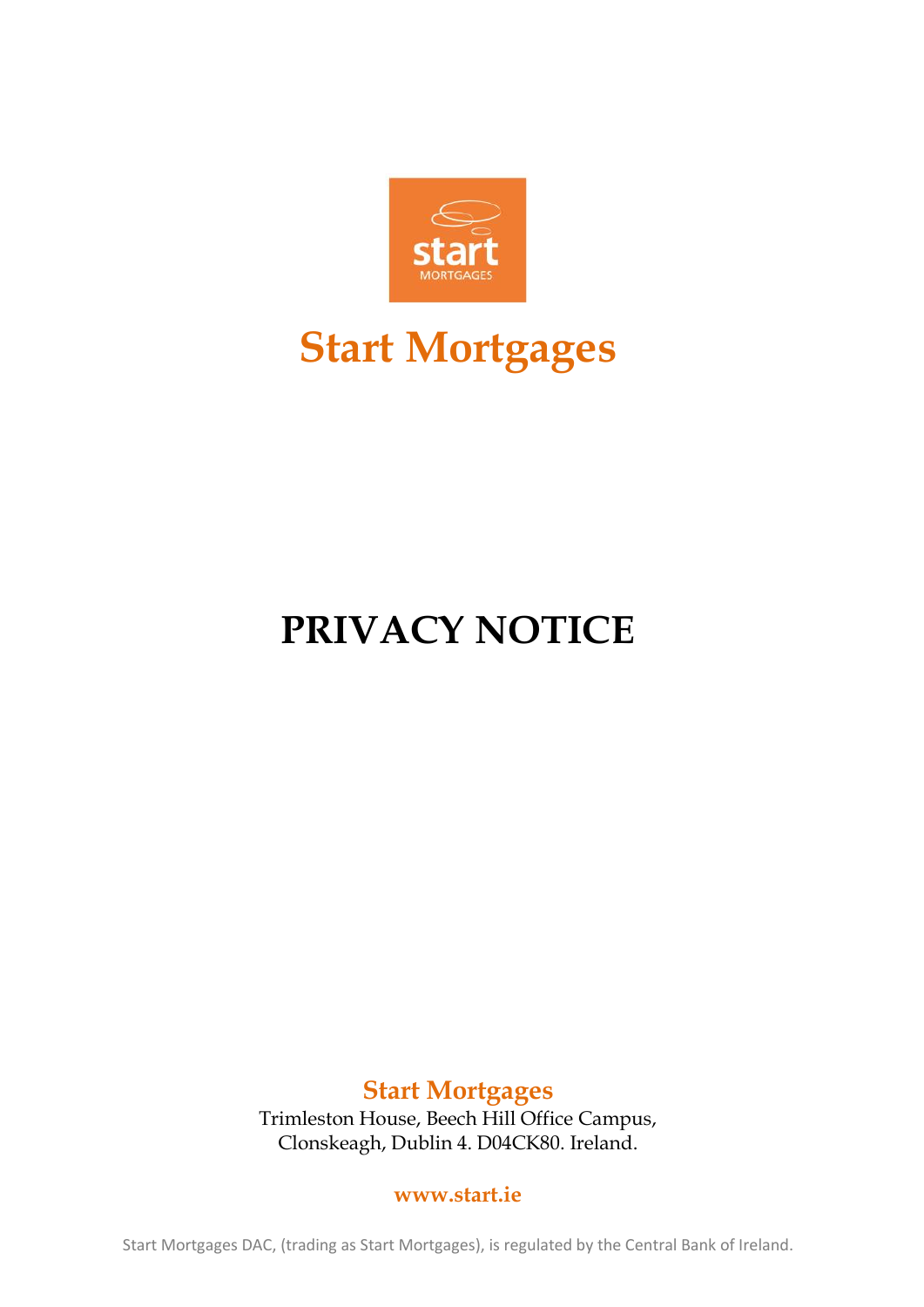# **Introduction**

This Privacy Notice is issued by Start Mortgages DAC, Trimleston House, Beech Hill Office Campus, Clonskeagh, Dublin 4, D04CK80, and the beneficial owner of your mortgage *(see "Beneficial Owners"),* who act as joint controllers of your personal data in line with our obligations under the General Data Protection Regulation (Regulation (EU) 2016/679) and the Data Protection Acts 1988 to 2018.

The purpose of this Privacy Notice is to inform you of the personal data relating to you that we collect, the uses (including disclosures to third parties) we make of your data and what rights you have in relation to your personal data.

Start Mortgages DAC have day to day responsibility for all matters relevant to your personal data processing. If you have any questions about our use of your personal data, please contact us at [customerservices@start.ie](mailto:customerservices@start.ie) or write to the Customer Services Manager at the above address.

# **Personal Data that we Collect and Process – Borrowers**

We may collect, have transferred to us and process personal data relating to you during the course of our relationship with you. Such personal data may include:

- your name, date of birth, gender, marital status, occupation, family composition and contact details, including your address, phone number and email address;
- vour PPS number;
- your debit card and or bank account details;
- other financial information relating to your account with us including details of your income, expenditure, debts and assets, including property assets, bank accounts, shares, motor vehicles, redundancy payments, investments and other assets;
- information about your credit history from the Central Credit Register; and
- images and voice recordings.

We record all voice calls with you for the management of your account. At the •start of each call, we note that the call is recorded for training and verification purposes and any information that is provided during the call will be retained for the management of your account.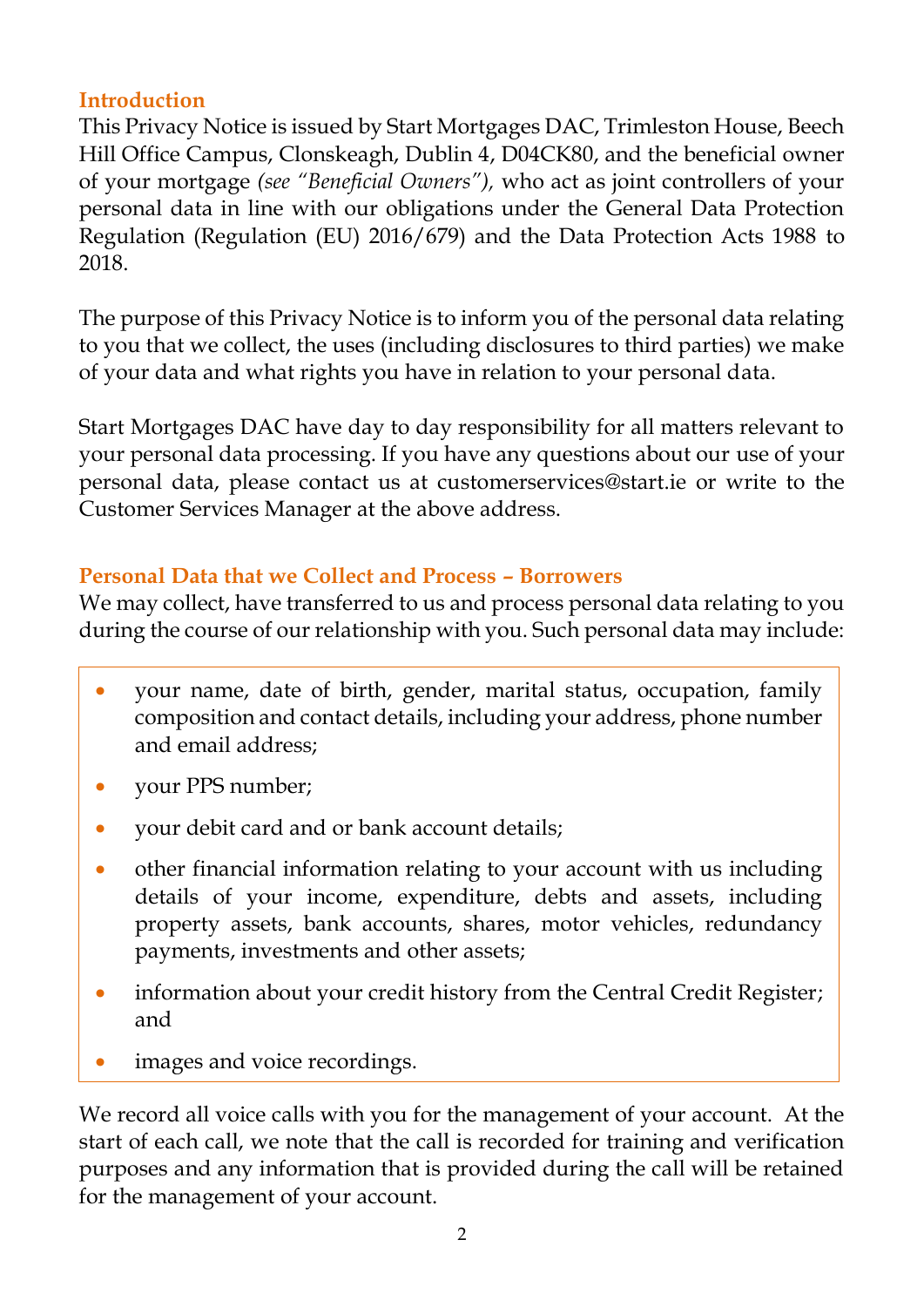We operate CCTV at our business premises so if you were to visit our office your image will be captured on CCTV.

We may collect and process criminal conviction data relating to you for the purposes of performing our contract with you, subject always to ensuring suitable and specific safeguards for the processing of this personal data.

Where we collect personal data relating to your family, this may include personal data relating to children under 18. We understand that extra considerations must be taken when processing the personal data of children under 18, and have taken this into account in putting in place appropriate procedures and safeguards for the protection of this personal data.

The terms of this Privacy Notice also apply as appropriate to any person or entity who guarantees a borrower's obligations under a loan agreement (i.e. "guarantors").

# **Personal Data that we Collect and Process – Website Usage**

When you access our website [\(www.start.ie\)](http://www.start.ie/) your computer's browser provides us with information such as your IP address, browser type, access time and referring URL which is collected and used to compile statistical data on the use of our website. This information may be used to help us to improve our website and the services we offer.

# **Purposes of Processing and Legal Basis - Personal Data**

We may use personal data relating to you for the purposes of:

- establishing your identity and administering your loan/mortgage with Start Mortgages, including by corresponding with you and processing payments from you, and reviewing your account in the event of arrears and or default;
- uploading personal data to the Central Credit Register;
- dealing with complaints, claims or legal proceedings;
- complying with applicable legal obligations; and
- maintaining the safety of visitors and employees and protecting company property.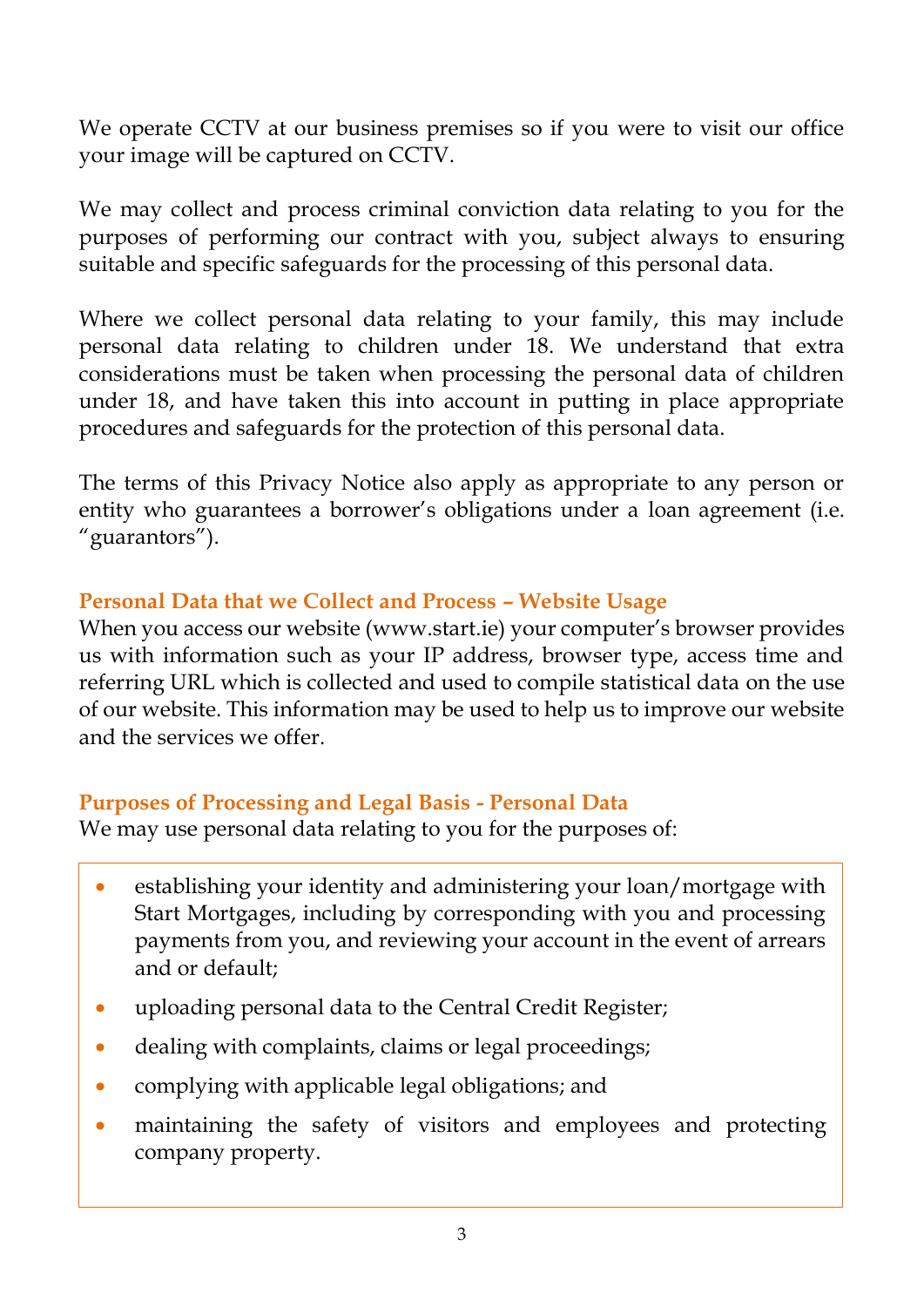## **Website Usage Data**

We may collect website usage data to generate and analyse statistics regarding the overall usage of the website.

#### **Legal Bases**

The legal bases on which we process your personal data are that:

- it is necessary for compliance with a legal obligation that applies to us;
- it is necessary for the performance of a contract to which you are a party; and
- it is necessary for the purposes of our legitimate interests in conducting our business in a responsible and commercially prudent manner and dealing with any disputes that may arise.

The primary bases we rely on for the processing of special categories of data (which mainly includes your health and medical data) are that the processing is necessary and proportionate for the purposes of the mortgaging of property or that it is otherwise necessary for reasons of substantial public interest on the basis of applicable law.

## **Requirement to Provide Data**

Please note personal data is necessary for us to administer your loan/mortgage and if you refuse to provide us with certain personal information, this may adversely influence how we manage your account under the Code of Conduct on Mortgage Arrears.

## **Recipients of Data**

We may disclose your personal data in connection with the above purposes, including: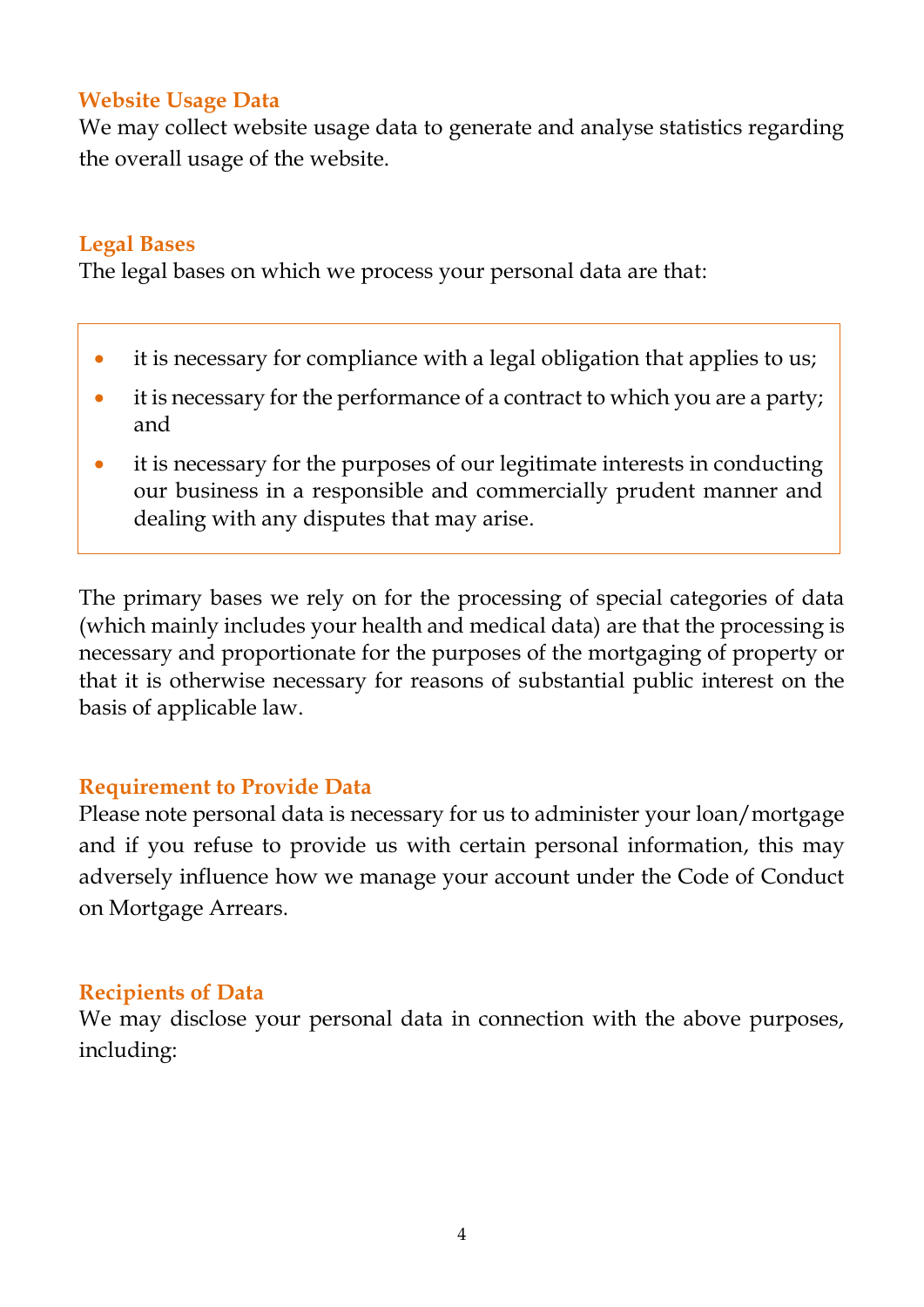- to third parties who we engage to provide services to us, such as IT service providers, professional advisers, solicitors, auditors and outsourced service providers;
- to competent regulatory authorities or bodies including the Central Credit Register as requested or required by law;
- to banks or other financial companies that finance the purchase of loans by Start Mortgages, and to other companies involved in loan securitisation;
- to Third Party Authorities that act for you; and
- to any person or entity that guarantees your obligations.

## **Retention**

We will not retain your personal data for longer than necessary. We retain your personal data only for as long as we need it for the purposes described above, or to comply with our obligations under applicable law and, if relevant, to deal with any claim or dispute that might arise between you and us.

## **Security**

We take our security responsibilities seriously and we employ appropriate physical and technical measures (including staff training and awareness) to protect your data. We review our security measures regularly to ensure that they meet our strict requirements.

## **Cookies**

A cookie is a block of data that a web server places on a user's machine. Typically, it is used to ease navigation through the website however, it is also a useful means of the website identifying the user, tracking the user's path through the website, and identifying repeat visits to the website by the same user (or same user's machine). Our website does not use cookies.

## **Transfers Abroad**

If we transfer your personal data to a country outside European Economic Area ("EEA"), we will only transfer to a country that provides an adequate level of protection for personal data as set down by the European Commission ("EC"), or where we have entered into a contract governing the transfer which contains the 'standard contractual clauses' approved for this purpose by the EC.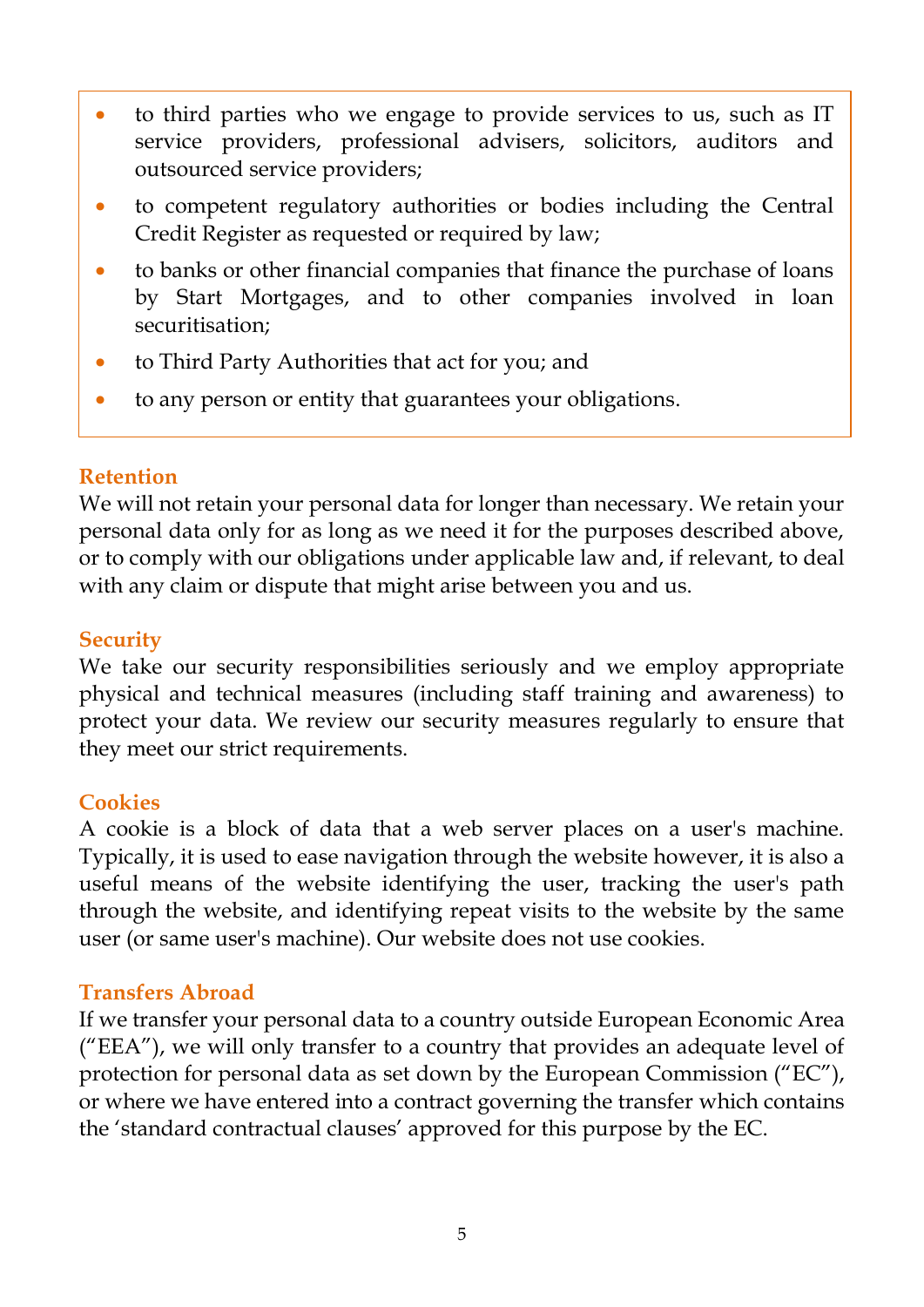## **Your Rights**

You have the following rights, subject to certain restrictions, in relation to your personal data:

- the right to access your personal data;
- the right to request the rectification and or erasure of your personal data;
- the right to restrict the use of your personal data;
- the right to object to the processing of your personal data;
- the right to receive your personal data, which you provided to us, in a structured, commonly used and machine-readable format or to require us to transmit that data to another controller;
- the right not to be subject to a decision based solely on automated processing; and
- the right to withdraw your consent at any time where processing is based on consent.

In order to exercise any of these rights, please contact us at **[customerservices@start.ie](mailto:customerservices@start.ie)** or write to the Customer Services Manager, Start Mortgages DAC, Trimleston House, Beech Hill Office Campus, Clonskeagh, Dublin 4, D04CK80.

## **Changes to the Privacy Notice**

Our Privacy Notice may change from time to time and any changes to the notice will be posted in this document which is available on our website.

## **Complaints**

If you are not happy with the way we have used your information or addressed your rights, you have the right to make a complaint to the Data Protection Commissioner by writing to the:

# **The Data Protection Commission**

| Canal House,                  | Dublin Office:         |
|-------------------------------|------------------------|
| Station Road.                 | 21 Fitzwilliam Square, |
| Portarlington,                | Dublin 2.              |
| Co. Laois, R32 AP23, Ireland. | D02 RD28, Ireland.     |